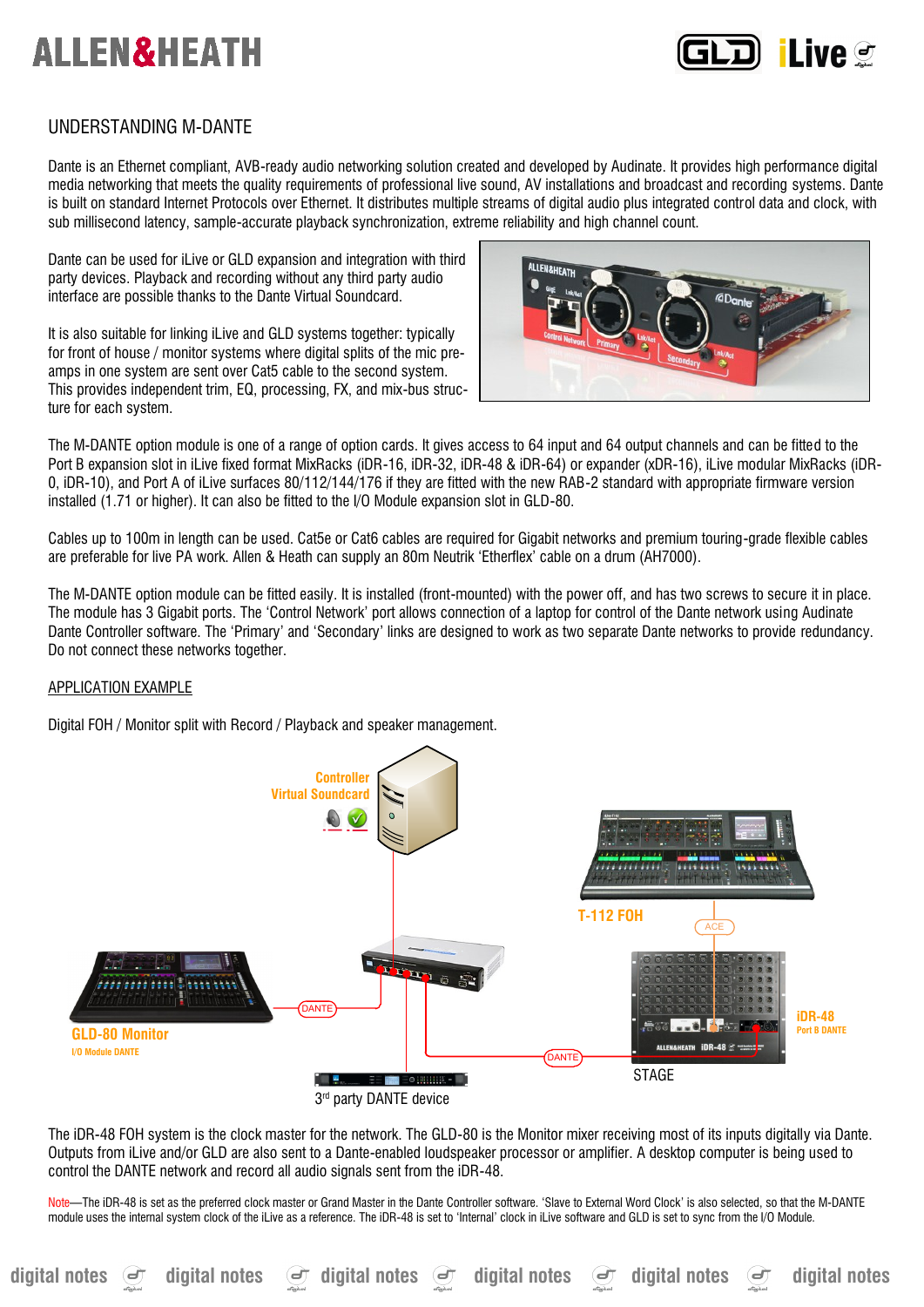

# DANTE VIRTUAL SOUNDCARD

Audinate's Dante Virtual Soundcard (DVS) is a software application that turns your computer into a Dante-enabled device, allowing Dante audio to be transmitted and received using its standard Ethernet port, either directly or through an Ethernet switch, ideal for multitrack recording and playback.

M-DANTE is shipped with a free DVS licence token to activate one computer. You can purchase more licences from Audinate if you need to run DVS on more than one computer.

Detailed information on downloading and activating the Dante Virtual Soundcard are included in the Getting Started Guide AP8340 shipped with the M-DANTE module. Please also read Audinate's Dante Virtual Soundcard User Guide for information describing how to install, configure and operate the software.



# MULTITRACK RECORDING

Top-spec desktop workstations are often the way to go for professional, reliable audio recording and playback. Nevertheless, the following best practices should help to improve your overall I/O capability and get better audio performance.

The Dante Virtual Soundcard is a kernel-based driver. It can be set for latency values of 4, 6 or 10ms. Lower settings require greater resources from the host computer, and so should be used only with machines that exceed the minimum requirements. Some device drivers, including wireless adapters and FireWire interfaces, can hold the CPU for a long time, with spikes of several milliseconds, causing dropouts on playback and recording. Tools are available on-line to check and monitor your Deferred Procedure Call (DPC) latency. Make sure that you have installed the latest version of each driver. Disable the advanced visual effects in Windows. To prevent installed protocols and services interfering with the streaming, disable all non-essential options for your Network Interface from device properties in Windows Device Manager. Disable any unused Network Interface and any installed antivirus or firewall software. Some of these applications need complete removal from the system in order for the Dante Virtual Soundcard to work at its best. Audinate can provide more information on system requirements.

Direct recording data to a non-system, separate, fast hard drive, either internal or external. Multiple drives are recommended for recording more than 32 channels. Quit any unnecessary applications or services you may have running. It is always advisable either to run as few simultaneous applications as possible, or to have a completely separate dedicated machine for recording.

# M-DANTE and the Dante Virtual Soundcard FAQ

# Q: **Do I need an audio interface to record with Dante?**

A: No. One of the main benefits of Dante Virtual Soundcard is that it replaces expensive multichannel soundcard hardware. It works with any audio application that supports ASIO drivers (Windows) or the Core Audio interface (Mac). These include nearly all currently available professional level audio workstations such as Nuendo, Cubase, Reaper, Sonar, Logic, Pro Tools 9 and many others.

# Q: **Can I install a single licensed copy of Dante Virtual Soundcard on all my computers?**

A: No. Dante Virtual Soundcard is licensed to one machine per license. Additional full licenses or temporary low-cost ones are available from the Audinate Store.

# Q: **Can I use the Control Network port for recording?**

A: No. The Control Network port isn't intended for playback and recording purposes. It should only be used for connecting a computer running Dante **Controller** 



### Q: **Can I playback audio files into the Dante network and iLive/GLD system using iTunes or Windows Media Player?**

A: In a Mac OS, all major applications including iTunes and QuickTime support the Core Audio interface and will recognize properly the Dante Virtual Soundcard. However, Windows Media Player doesn't support ASIO drivers. A suitable media player for the Windows environment is Winamp with the ASIO plugin installed.

digital notes **digital notes digital notes digital notes** digital notes and digital notes **digital notes**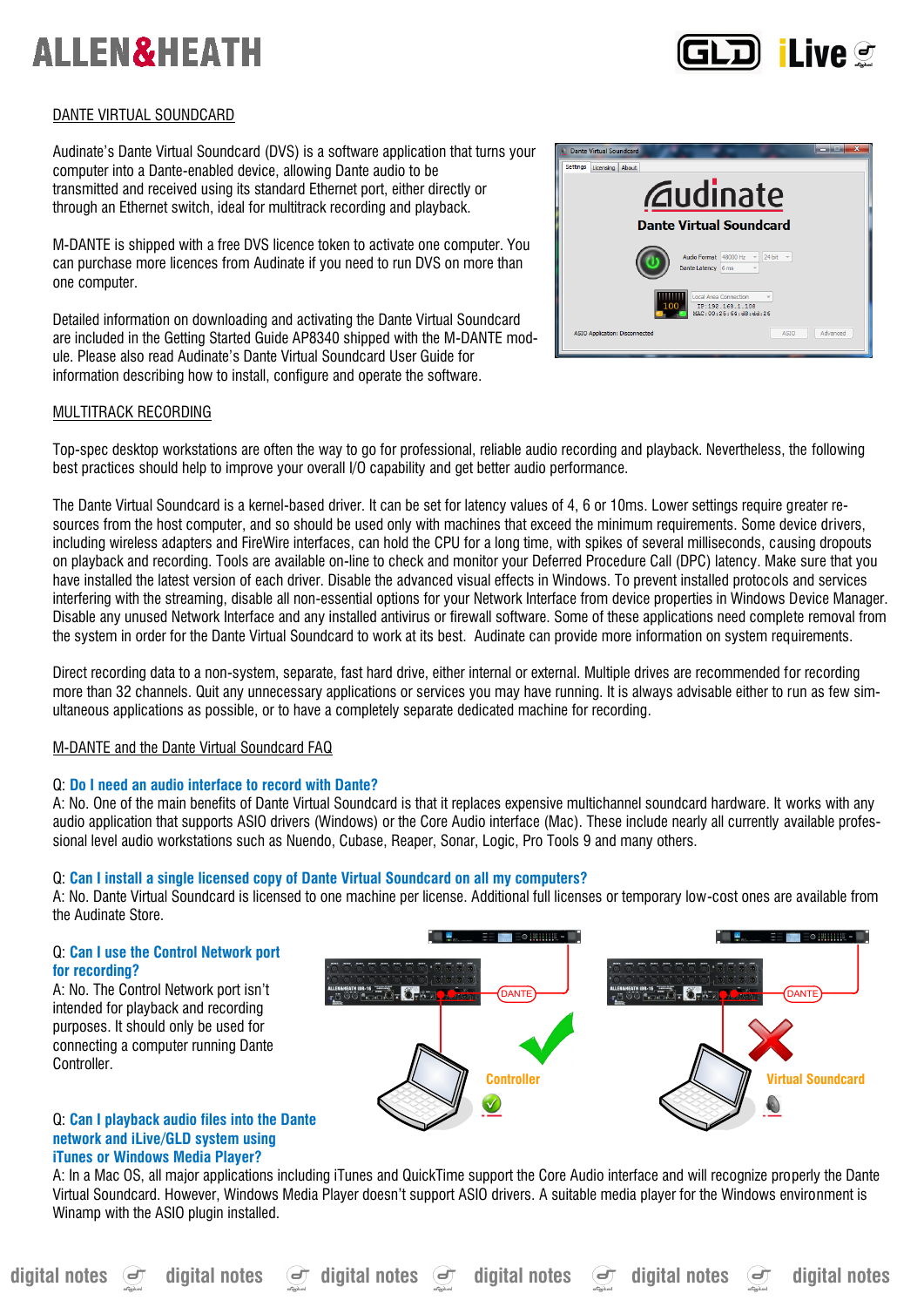

# Q: **How many channels can I record / playback with the Dante Virtual Soundcard?**

A: Dante Virtual Soundcard allows routing up to 64x64 channels. The actual channel count depends on your PC or Mac specs. Please read the 'Multitrack Recording' section in this document and visit www.audinate.com for further information.

### Q: **What sample rates does the Dante Virtual Soundcard support?**

A: Dante Virtual Soundcard allows you to select either 48kHz or 96kHz sample rates, although iLive and GLD operate at 48kHz only.

#### Q: **Is there a recommended operating system for the Dante Virtual Soundcard?**

A: Windows 7 and Mac OS X have been found far more reliable than Windows XP SP3 and Vista.

#### IP ADDRESSING

Dante uses 'Bonjour' Zero Config auto addressing protocol by Apple. If your network has a DHCP server, Dante devices will receive their IP configuration using the standard DHCP protocol. On a network without DHCP, a Dante-enabled device will automatically assign itself an address using 'Bonjour'.

#### DANTE CONTROLLER

You must have Audinate's Dante Controller software installed to configure and use your M-DANTE module.

Dante Controller is a software application that allows users to configure and route audio around Dante networks, view all Dante-enabled devices and their status, access clock settings, change the labels of transmitted audio channels etc. It is available as a free download to registered users on www.audinate.com, and can be installed on the same computer running the Dante Virtual Soundcard.

To install the Dante Controller on a PC you will need to download 'Bonjour' for Windows, so that your computer will get assigned a compatible IP address when connected to the network. A link is provided in the installer package. Please read the Dante Controller User Guide for information describing how to install, configure and use the software.



Clicking matrix crosspoints in the Routing page allows transmitting audio channels from the iLive system to any other device in the network, as well as receiving channels.

Don't forget to make the relevant patches in the iLive or GLD software OUTPUTS and PREAMP screens.

#### NETWORK recommendations and best practices

Make certain that your network is using good quality components and is running Gigabit throughout. This helps reducing latency and increases bandwidth flexibility. As a rule of thumb, a separate dedicated Dante network is recommended for critical, high channel-count applications.

If you need Dante, iLive control and third-party Ethernet traffic to be on the same network, your Ethernet switch must support Diffserv (DSCP) Quality of Service (QoS) with strict priority and 4 queues, as these features are used to prioritize clock sync and audio traffic over other network data. Please refer to the Audinate website for further recommendations. If a DHCP server is used and enabled in the iLive system, all devices on the network automatically get assigned a compatible IP address so both iLive and Dante devices can be viewed and controlled from the same computer. Because iLive devices do not support Zero Config auto addressing, on a network without DHCP you would need to manually assign each device (MixRack, Surface and TouchScreen) to a compatible, static address in the 169.254.xxx.xxx range.

When a Wi-Fi connection is necessary on the same network, e.g. to gain iPad MixPad control over your iLive system, Wi-Fi routers must support IGMP Snooping multicast protocol; MAC Id and ACL filtering are recommended to ensure that audio packets do not reach the wireless network, as these can easily saturate the wireless link.